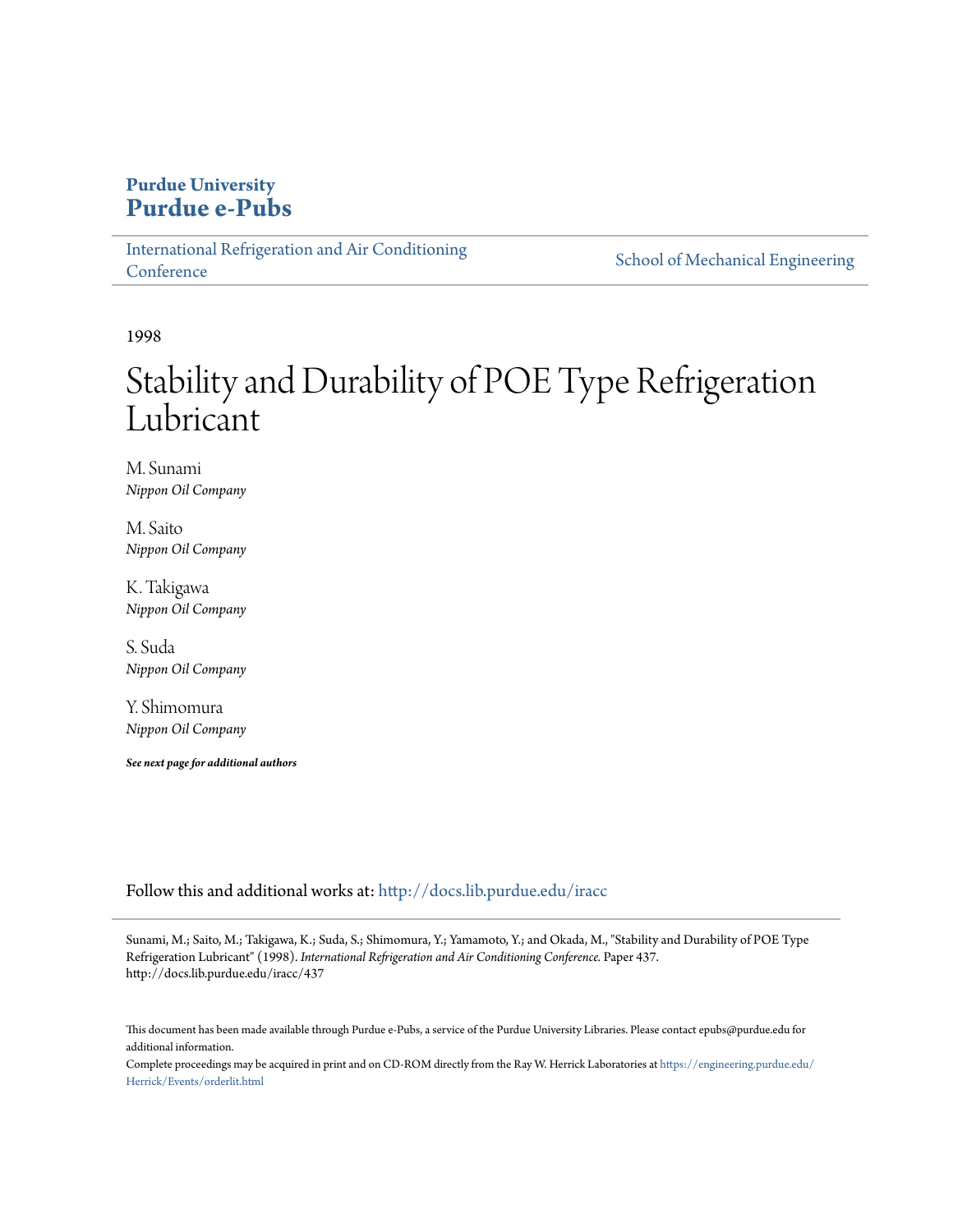#### **Authors**

M. Sunami, M. Saito, K. Takigawa, S. Suda, Y. Shimomura, Y. Yamamoto, and M. Okada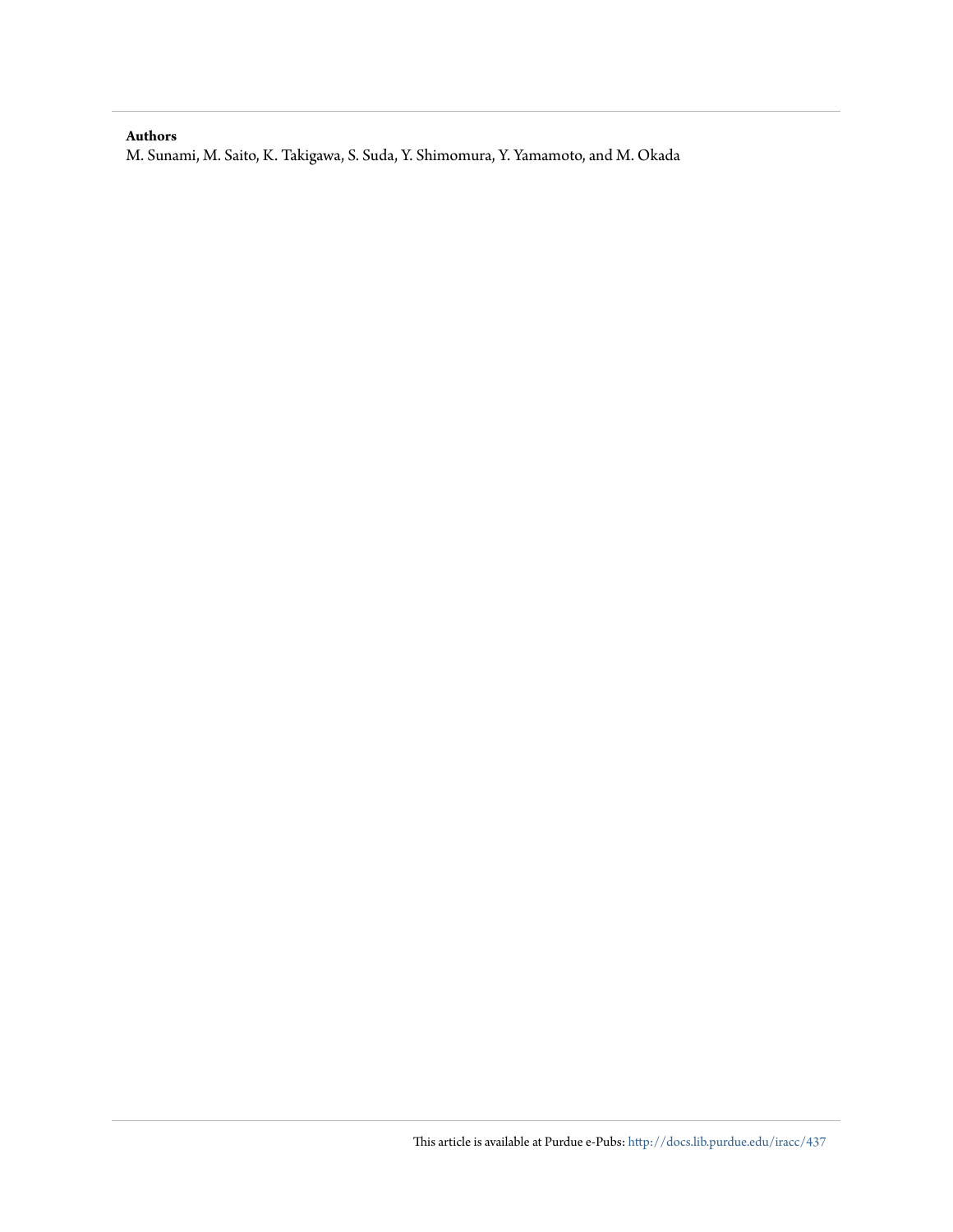## Stability and Durability of POE type Refrigeration Lubricant Motoshi Sunami, Masanori Saito, Katsuya Takigawa, Satoshi Suda, Yuji Shimomura, Yutaka Yamamoto, and Mitsuo Okada *Nippon Oil Company, Ltd (Japan)*

#### Abstract

The stability and durability of POE refrigeration lubes are discussed. Hydrolytic stability tests by the autoclave method were conducted at different temperatures with hydrolytically stable POE (HSPOE, fully branched POE). The life of the HSPOE was estimated from the Arrhenius plot. An oiliness agent was selected as an antiwear additive from antiwear tests on a tribometer and from compressor durability tests with high side rotary compressors. In addition to lubricity, insulation properties in hermetic motors are also needed for refrigeration lubes for hermetic compressors. The volume resistivity and relative permittivity of the mixture of POE and HFCs were measured, and it was confirmed that the mixture had insulation properties equivalent to those of a mixture of mineral oil and HCFC-22. It was shown that the moisture was effective for the resistivity of POE and HFC mixture.

#### Introduction

In Japan, new air conditioners with R407C and R410A have been on the market since 1997, with mainly FOEs applied as the refrigeration lubes. Small air conditioners mainly use rotary compressors. As the operating conditions for refrigeration lubes in rotary compressors are very severe and the stability of the refrigeration lube affects the life of the total system, it is very important to determine the life of the refrigeration lube under various operating conditions. Optimization of the chemical structures of POEs has been reported, but the deterioration of FOEs at various temperatures and periods has not been studied well. It is well known that POE lubes are chemically very stable against HFC refrigerants, but a weak point of FOEs is hydrolytic deterioration. Hydrolytic stability tests are generally conducted in bomb tests using autoclaves under refrigerant atmosphere. Hydrolytic stability tests have been done at different temperatures. The total acid numbers (TAN) of refrigeration lubes were measured and the reaction rates were determined. By transferring the TAN and temperature into an Arrhenius <sup>p</sup>lot, the period at which the TAN reaches a certain number at a certain temperature can be predicted. Because refrigeration lube also serve as insulating fluids in hermetic motors, insulating properties are needed as well. The dielectric properties (i.e., volume resistivity, permittivity, etc.) of lubricant and refrigerant mixtures have not been reported yet. In this paper, the stability of FOEs is reported, and the dielectric properties, advantages and disadvantages of additives, and the results of compressor durability tests are described.

#### Experiments

#### Hydrolytic stability tests

A fully branched POE (H8B9B<sup>1)</sup>, ISO VG 68) with a phenol type oxidation inhibitor and epoxide type stabilizer was used in serial evaluations. 500 ppm moisture was added to the sample oil just before the evaluation, and 50 g of sample oil was poured into an autoclave with a capacity of 200 ml. One piece each of steel, copper, and aluminum plate  $(50 \times 6 \times 0.5 \text{ mm})$  was added as catalysts. The autoclaves were capped and sealed, the vessels were cooled in a dry ice and alcohol bath, and the interiors of the vessels were evacuated by a vacuum pump. Then 20 g of R407C or R410A was introduced into the autoclaves. After aging in electric ovens at certain temperatures for certain periods, the autoclaves were opened and the sample oils were filtered under vacuum conditions in order to degas the refrigerant. After the treatment, the TAN of the samples was measured.

#### Tests for insulating properties

An autoclave with a capacity of 500 ml and an electric cell inside that is specified by JIS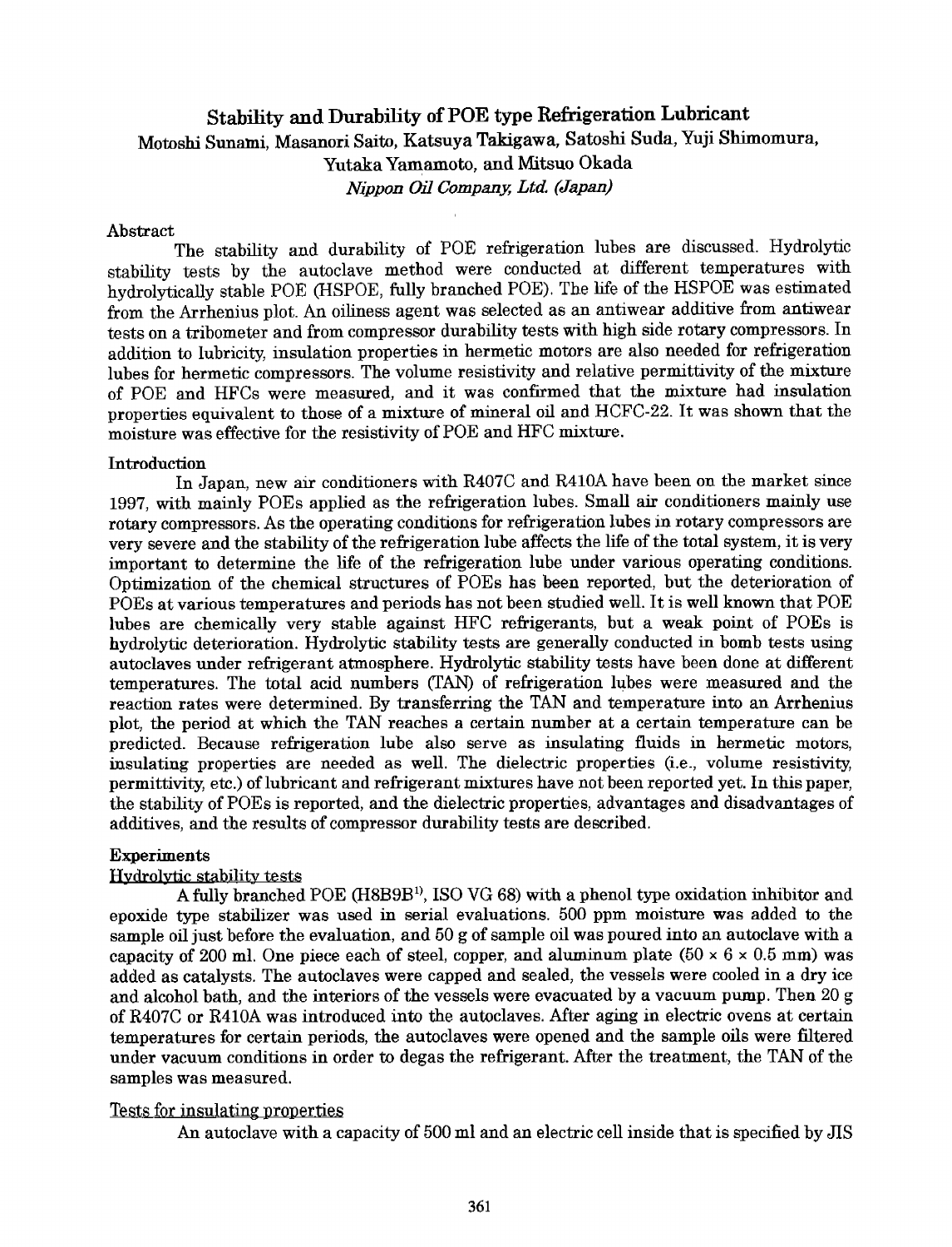C 2101 was used for the evaluation of the insulating properties of POE (H8B9B) with HFCs. A certain amount of oil was poured into the autoclave, and after evacuation by a vacuum pump, a certain amount of R407C or R410A was introduced into the vessel. The total amount of the oil and refrigerant mixture was 200 g. Based on the procedure of JIS C 2101, the volume resistivity was measured at room temperature. The resistivity of the mixture of 20 mass % H8B9B and 80 mass % R410A with a small amount of organic acid (2-ethyl hexanoic acid, reagent) or water (ion exchanged) was measured as well. The relative permittivity of the oil itself and of the oil and refrigerant mixture (20 mass% ofH8B9B and 80 mass% ofR410A) was also measured using the same testing device based on JIS C 2101.

#### Friction and wear test

A tribometer<sup>1)</sup> was used to evaluate the lubricity of oil and refrigerant mixtures under high pressure and temperature. The vane and disk type specimens were set inside a high pressure chamber, and the upper shaft was rotated. The tests were conducted under HFC atmosphere using specimens consisting of steel vanes (SKH, high speed tool steels) and iron disks (FC, cast iron) and of steel vanes (SKH) and aluminum disks (A390). Mter the test, the amount of wear to the vane nose and disk surface was measured. POE (H8B9B) was used as the base oil, and a phosphate type extreme pressure additive and ester type oiliness additive were evaluated.

#### Compressor durability tests

Compressor durability tests were conducted for 2000 hours with simplified gas circuits employing currently used 1 HP vertical single piston R22 compressors. R407C was used as <sup>a</sup> refrigerant and POE (H8B9B) with and without antiwear additive was tested as the refrigeration lube. The current mineral oil containing antiwear additive with R22 and ABs containing antiwear additive with R407C was also tested. The discharge pressure was set at 2.85 MPa, and the suction pressure was controlled to 0.379 MPa. The discharge temperature was around 100 degrees C. The ambient temperature was room temperature, and the return gas temperature was between 6 and 17 degrees C. The discharged gas was cooled by water. After passing through the desiccant, XHll, the refrigerant was expanded by an expansion valve and the refrigerant gas was returned to a compressor. The compressors were disassembled after the durability tests and the wear conditions at the bearing parts (i.e., vanes, rollers, shafts, bearings, etc.) were observed.

#### Results and discussion

#### Hydrolytic stability tests

The hydrolytic stability test results are shown in Table 1. Although organic fatty acids generated by decomposition occasionally have a reaction catalyst effect, the hydrolytic reactions were treated as first order reactions because the added moisture was only 500 ppm and the reaction was limited in the beginning stage. Since the increase in the TAN in these tests was mainly due to the hydrolytic reaction, the TAN was defined as representing  $k$ , the degradation reaction rate constant. The log TAN is plotted on the Arrhenius diagram relative to the reciprocal of the absolute temperature. The plots fit onto linear lines for each period. Then the Arrhenius diagram is transferred to the diagram shown in Figure 2, which indicates the relationship between the duration and temperature. The periods at which the total acid number reaches a certain number can be estimated from this diagram. When the POE is exposed at 120 degrees Cas bulk temperature with R410A and 500 ppm moisture, the time to reach TAN 0.05 mgKOH/g will be 20,000 hours, 50,000 hours for TAN 0.2, and 100,000 hours for TAN 1.0. As the bulk temperature of lubes in compressors is kept lower than 100 degrees C on average, the duration period of HSPOE will be longer than 100,000 hours if the upper limit of the TAN of POEs is determined to be 0.2 mgKOH/g.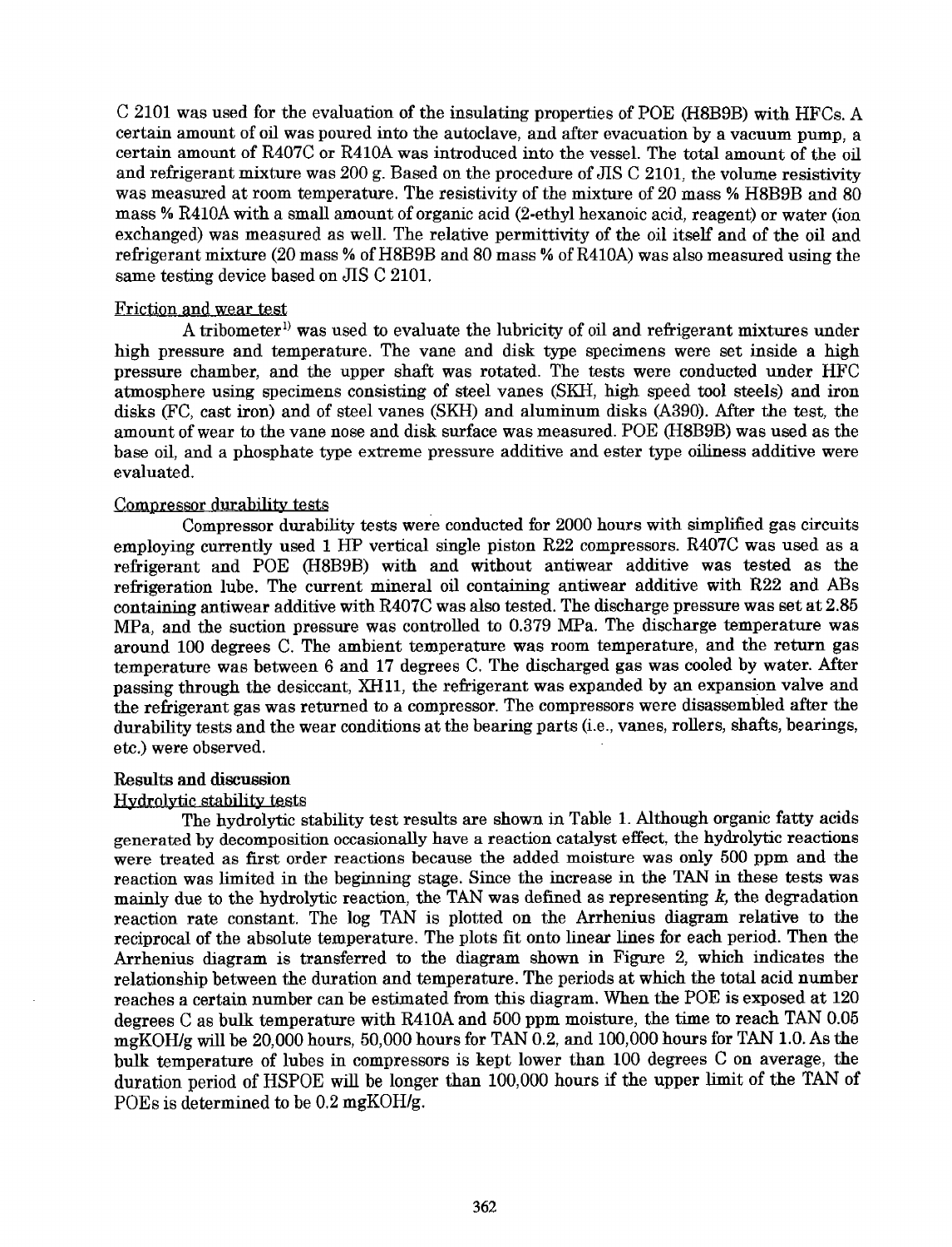#### Insulating properties

The results are shown in Table 2 and Figure 3. Since the volume resistivities of both new lubes and HFC refrigerants are lower than those for current mineral oil and R22, the electric current loss in the compressor is a cause of concern. In this diagram, although the liquid refrigerant concentrate deteriorates the resistivity, the POE and HFC mixture maintains almost the same level as the current combination at 10 mass% of oil concentration or higher. R410A increased in its relative permittivity. The influence of added contaminants on the resistivity is shown in Figure 4. Moisture was more effective for the resistivity of the POE and R410Amixture than was the organic fatty acid that is an element of H8B9B.

| tuviv 1<br>°C<br>Temperature | $\frac{1}{2}$ $\frac{1}{2}$ $\frac{1}{2}$ $\frac{1}{2}$ $\frac{1}{2}$ $\frac{1}{2}$ $\frac{1}{2}$ $\frac{1}{2}$ $\frac{1}{2}$ $\frac{1}{2}$ $\frac{1}{2}$ $\frac{1}{2}$ $\frac{1}{2}$ $\frac{1}{2}$ $\frac{1}{2}$ $\frac{1}{2}$ $\frac{1}{2}$ $\frac{1}{2}$ $\frac{1}{2}$ $\frac{1}{2}$ $\frac{1}{2}$ $\frac{1}{2}$<br>150 (2.364E-3) |              | 175 (2.232E-3) |              | $200(2.114E-3)$ |              | 225 (2.008E-3) |              |
|------------------------------|---------------------------------------------------------------------------------------------------------------------------------------------------------------------------------------------------------------------------------------------------------------------------------------------------------------------------------------|--------------|----------------|--------------|-----------------|--------------|----------------|--------------|
| (1/T)<br>Period hr           | TAN                                                                                                                                                                                                                                                                                                                                   | log<br>(TAN) | TAN            | log<br>(TAN) | <b>TAN</b>      | log<br>(TAN) | TAN            | log<br>(TAN) |
| 500                          | 0.01                                                                                                                                                                                                                                                                                                                                  | $-2.000$     | 0.04           | $-1.398$     | 0.13            | $-0.886$     | 0.75           | $-0.125$     |
| 1000                         | 0.00                                                                                                                                                                                                                                                                                                                                  |              | 0.01           | $-2.000$     | 0.41            | $-0.387$     | 1.37           | 0.137        |
| 2000                         | 0.01                                                                                                                                                                                                                                                                                                                                  | $-2.000$     | 0.38           | $-0.420$     | 0.90            | $-0.046$     |                |              |
| 4000                         | 0.11                                                                                                                                                                                                                                                                                                                                  | $-0.959$     | 0.88           | $-0.056$     | 2.64            | 0.422        |                |              |

| Table 1 | Hydrolytic stability test results |  |  |
|---------|-----------------------------------|--|--|
|         |                                   |  |  |



Figure 1 Arrhenius plot from hydrolytic stability tests



Figure 2 Relation between temperature and duration of POE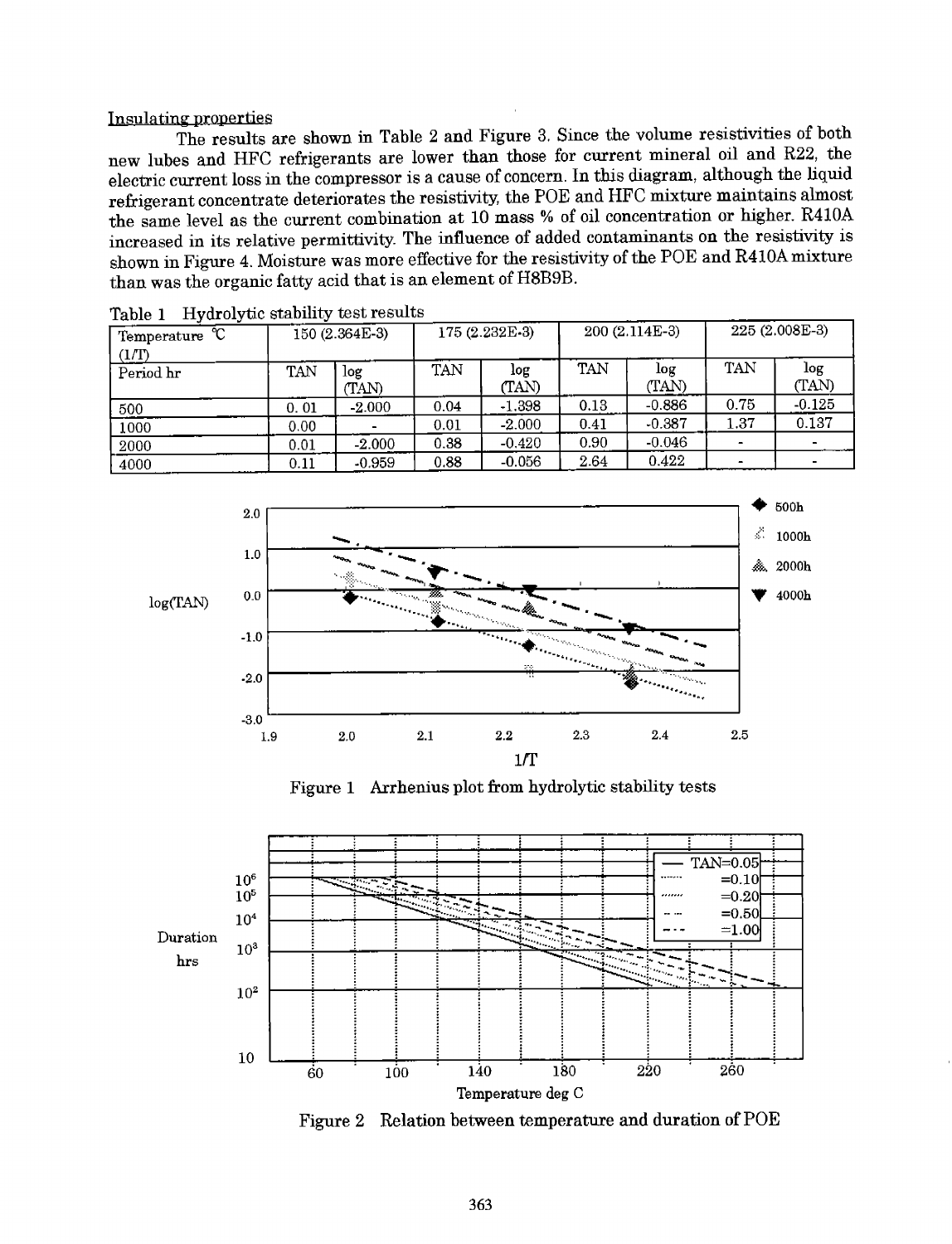| Property         | Оil         | Ref.       | Refrigerant/Oil mass % |               |               |               |               |               |
|------------------|-------------|------------|------------------------|---------------|---------------|---------------|---------------|---------------|
|                  |             |            | 100/0                  | 95/5          | 90/10         | 80/20         | 50/50         | 0/100         |
| Resistivity      | POE H8B9B   | R407C      | $7.5*10^{10}$          | $1.2*10^{10}$ | $1.4*10^{10}$ | $1.4*10^{10}$ | $5.3*10^{10}$ | $4.2*10^{14}$ |
| $\Omega$ cm<br>ρ |             | R410A      | $8.2*10^{10}$          |               | $1.3*10^{10}$ | $1.4*10^{10}$ | $4.8*10^{11}$ | $4.2*10^{14}$ |
|                  |             | R134a      | $7.2*10^{11}$          | $6.3*10^{10}$ | $2.5*10^{10}$ | $4.1*10^{10}$ | $7.4*10^{10}$ | $4.2*10^{14}$ |
|                  | Mineral Oil | <b>R22</b> | $8.0*10^{11}$          | $1.1*10^{11}$ | $9.9*10^{9}$  | $3.6*10^{10}$ | $7.6*10^{10}$ | $7.8*10^{14}$ |
| Permitivity      | POE H8B9B   | R410A      | 0.465                  |               |               | 5.20          |               | 3.09          |

Table 2: Test conditions for insulating properties



Figure 4 Deterioration of resistivity with contaminants

Friction and wear tests

The test results are shown in Table 3. Phosphate type additives that affect the moderate extreme pressure by chemical reaction worked effectively with the steel and iron specimen. The wear amount decreased as the phosphate dosage increased. Although the oiliness agent was shown to be effective as well, it was inferior to phosphate when used at the same dosage.

Between the steel and aluminum specimen, phosphate degraded the lubricity. The oiliness agent improved the lubricity and decreased the amount of wear to the aluminum surface. Phosphates react with the steel surface but sometimes increase the friction coefficient. For lubrication between steel and aluminum, phosphate was thought to increase the friction, increase the surface temperature, and then weaken the lubricating oil film.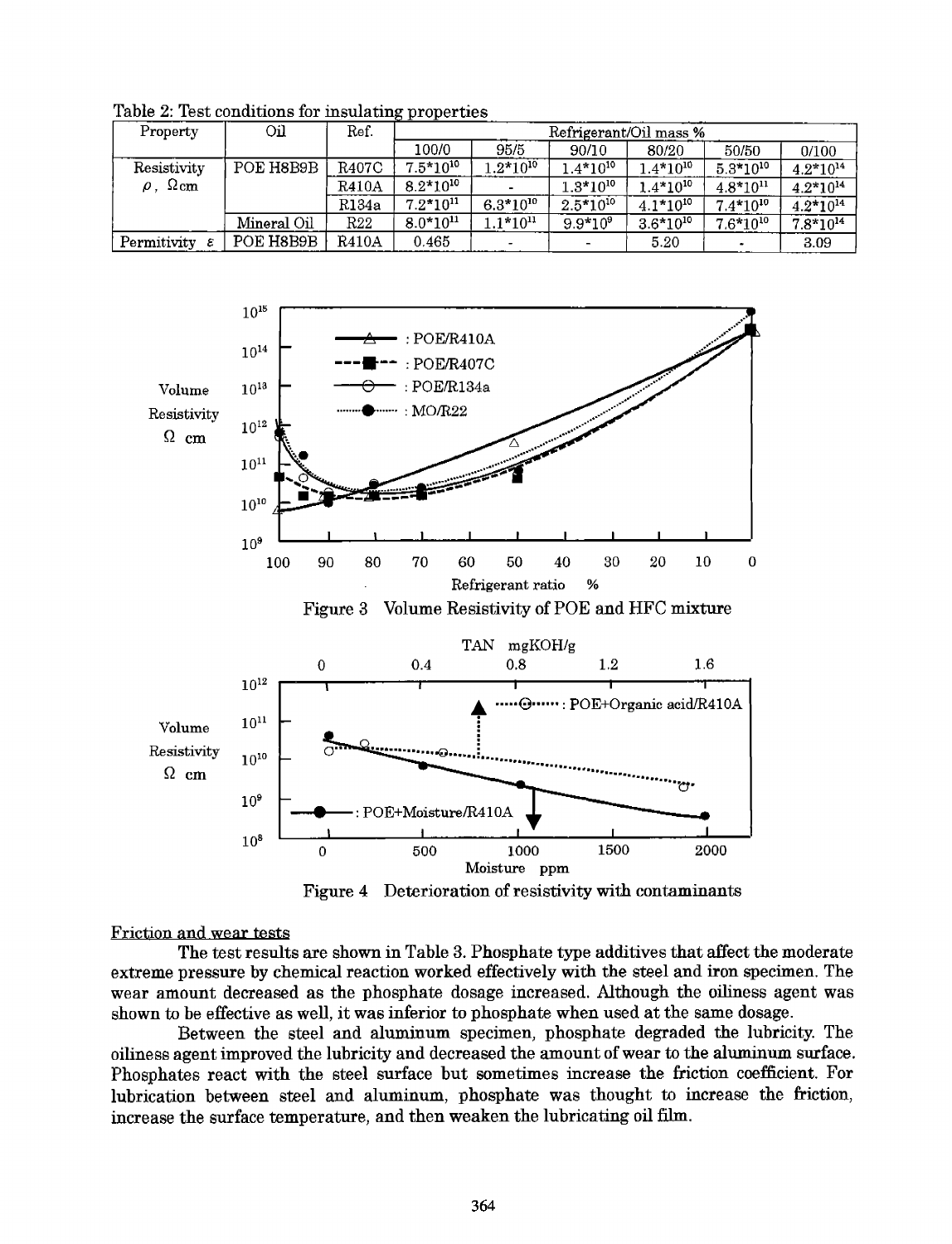Table 3 Effect of additives

| Vane/Disk      | Base stock | Phosphate<br>$_{mass\%}$ | Oiliness agent<br>mass % | Wear to vane<br>Width, $\mu$ m | Wear to disk<br>Height, $\mu$ m |
|----------------|------------|--------------------------|--------------------------|--------------------------------|---------------------------------|
| Steel/Iron     | H8B9B      | None                     | None                     | 306                            | 1.8                             |
|                |            | 0.5                      | None                     | 272                            | 1.5                             |
|                |            | 1.0                      | None                     | 229                            | $_{\rm 1.0}$                    |
|                |            | $3.0\,$                  | None                     | 188                            | 0.5                             |
|                |            | None                     | 1.0                      | 241                            | 2.5                             |
| Steel/Aluminum | H8B9B      | None                     | None                     | 299                            | 9.0                             |
|                |            | $1.0\,$                  | None                     | 405                            | 10.7                            |
|                |            | None                     | $1.0\,$                  | 244                            | 4.3                             |

The working mechanism of phosphates is believed to be as shown below.

- Phosphates adhere to the steel surface.
- Phosphates form acid phosphates.
- •The acid phosphates react with the steel surface and form ferrous organic salts.
- •The salts react and form ferrous phosphates.
- •The ferrous phosphates reduce the extreme pressure.

In polar bases like POEs, since the intermediate ferrous organic acids are stabilized due to solvation, ferrous phosphate cannot be produced so easily. This is the reason why such <sup>p</sup>hosphates do not work well in polar bases. The analysis results for sludge in the capillary tubes recovered from durability tests of air conditioners are shown in Table 4.

Table 4 Sludge in capillary tubes

| Refrigerant | Base         | Additive  | Sludge                           |
|-------------|--------------|-----------|----------------------------------|
| R407C/R410A | (HS)POE      | Phosphate | Organic metal salt               |
|             |              |           | Organic salt                     |
|             |              |           | Ferrous phosphate                |
|             |              |           | Ferrous organic phosphate        |
| <b>P22</b>  | Mineral Oil  | Phosphate | Ferrous chloride/Copper chloride |
|             |              |           | Wear particle                    |
|             |              |           | Organic materials                |
|             |              |           | Sulfuric compounds               |
|             |              |           | Ferrous phosphate                |
| <b>HFCs</b> | Alkylbenzene | Phosphate | None                             |

Ferrous organic phosphates produce insoluble sludge by self degradation and precipitate inside capillary tubes. As HFCs are very polar, organic salts like ferrous organic <sup>p</sup>hosphates and organic metal salts are rejected from the lube and HFC solution. Since they are bulky and sticky, the sludge decreases the capillary flow rate. Although ferrous phosphate or metal chlorides are found inside the capillary tubes, a significant flow rate drop is not found because the sludge is not bulky or sticky in the current HCFC systems. Based on these results, <sup>p</sup>hysical adhesion type oiliness agents are preferable for HFC applications compared with extreme pressure additives that induce chemical reactions.

#### Compressor durability tests

In the compressor durability tests, ABs with phosphate showed the best results for the surface roughness of the vanes and rollers<sup>2</sup>. H8B9B without antiwear additives showed better surface roughness compared with the current mineral oil and R22 combination. POE with <sup>p</sup>hosphate made the worse results even for the steel vane and iron roller combination in spite of the test results on the tribometer. The reason is assumed to be that the phosphate additive increased the friction coefficient and caused stick slip phenomena between the vane and roller.